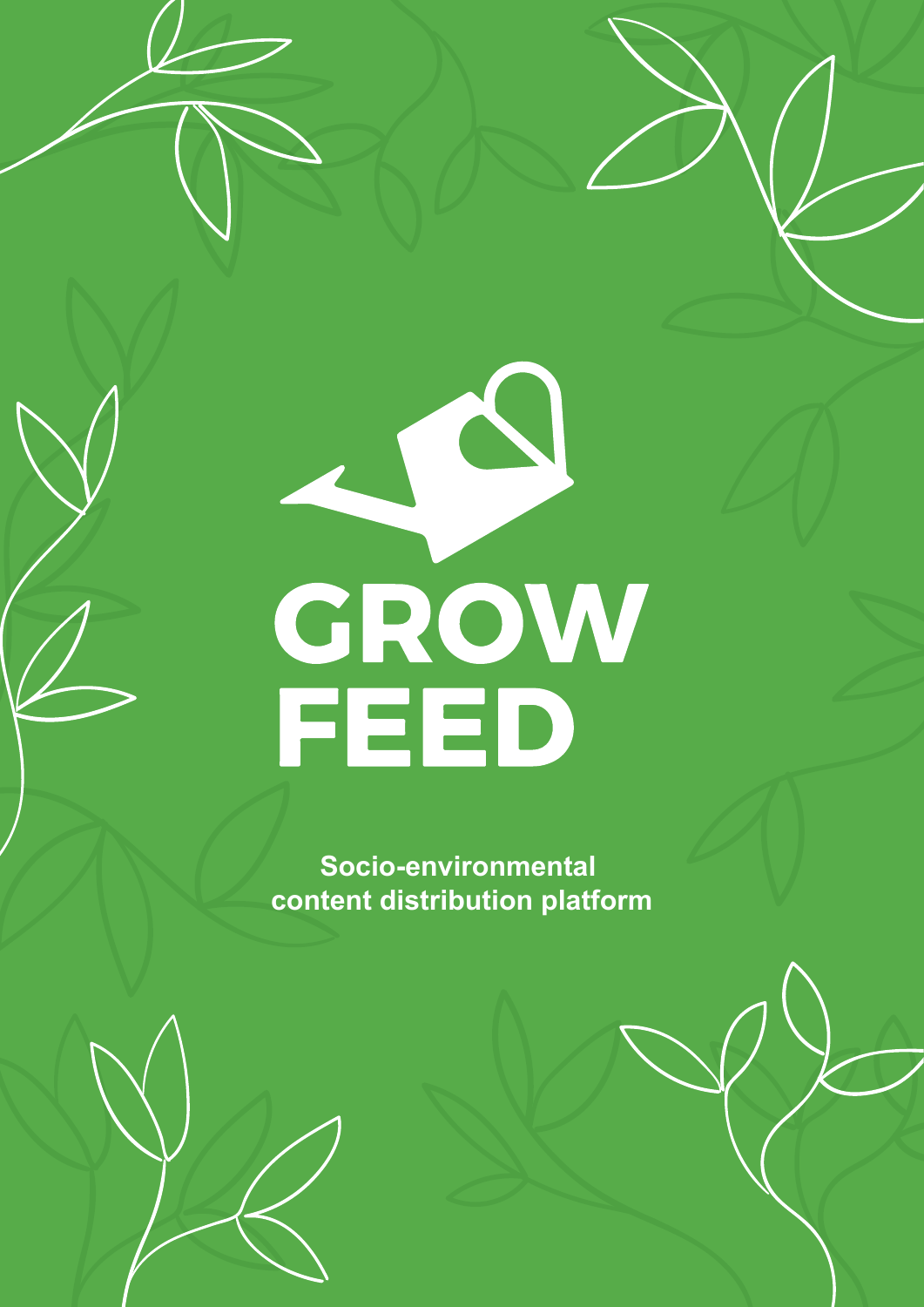

### **How does it work?**

**GrowFeed** is a digital platform that connects sustainable initiatives in a network and broadens the reach of both the engaged and uninformed public. The communicators post the content on the platform and a specialized team guarantees distribution through:

## **Social Media**

With a pleasant look and text in tune with the last posts from the time lines, the GrowFeed team enhances the socio-environmental content in social media. The work is always professional and based on metrics to assess the impact and profile of the audience. GrowFeed networks will always be available to platform participants.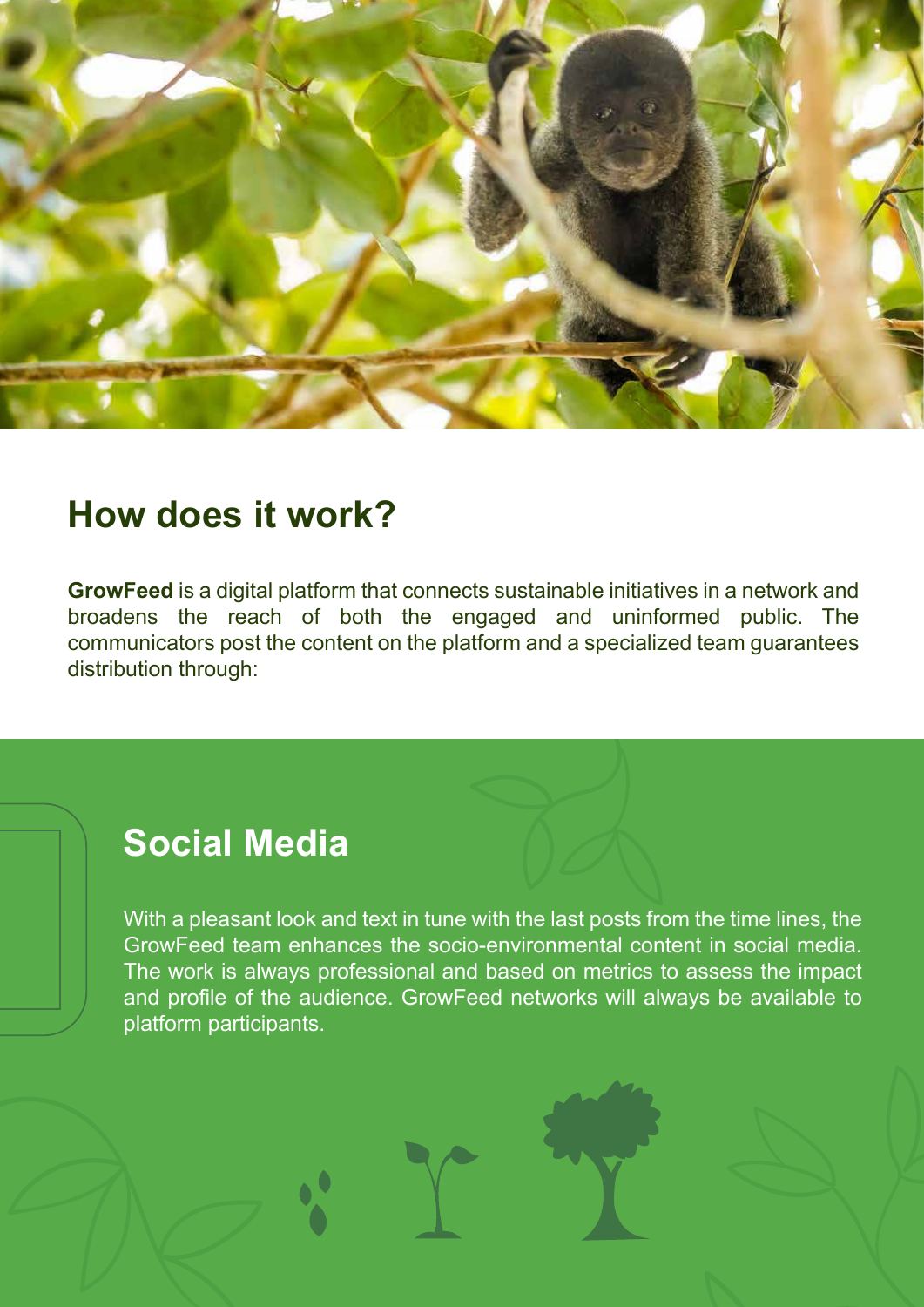### **Newsletters**

An electronic newsletter will be sent weekly, listing the published content on the platform. The newsletter audience is segmented and interested in sustainability. A second newsletter, focused on the press, will highlight the content that may become topics for news agencies. All mailing list maintenance and new contacts update will be the responsibility of **GrowFeed**.

### **Digital marketing**

The GrowFeed platform will invest in digital marketing to attract new readers and a qualified audience. By investing in advertising on Google, Facebook and Instagram, the platform intends to maintain a constant flow of visitors, especially those who know little about the socio-environmental universe, who will contact organizations and their actions.

### **Content design**

The creation of exclusive pieces is part of the distribution strategy. The GrowFeed team will create webcards, posters, invitations, infographics, animated gifs and Forestcomics based on information published by organizations. Attractive formats will make it easier to distribute content.

### **Reports**

Every month organizations that participate in GrowFeed will receive reports measuring the impact of their content distribution. This is the best way of evaluating the use of the tool and outlining future distribution strategies and the new products (texts, images and audiovisuals).

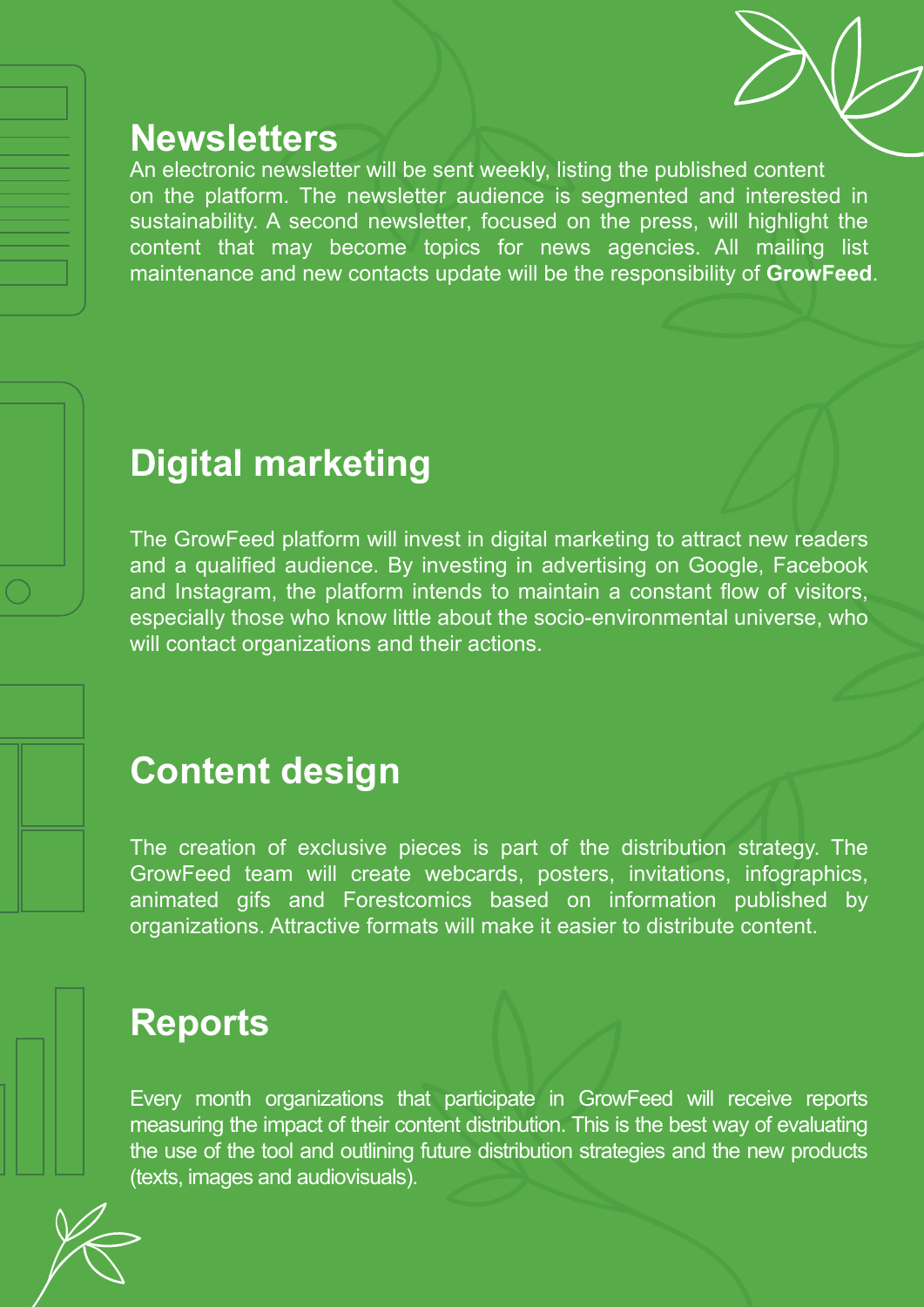# **Goals of the platform:**

Strengthen the transparency process of organizations;

Boost communication actions;



Create calls to action in networks of different civil society organizations.

# **Who can be part of it?**

GrowFeed is a platform focused on socio-environmental initiatives, such as organizations from the Third Sector, public agencies and foundations of the private sector. The tool was the result of a research project carried out by Forest Comunicação and financed by FINEP (a Brazilian public company promoting science, technology and innovation).

The governance process of the platform is decided collectively and only the invited organizations can participate. If you are interested in learning more, send an email to **growfeed@forestcom.com.br**

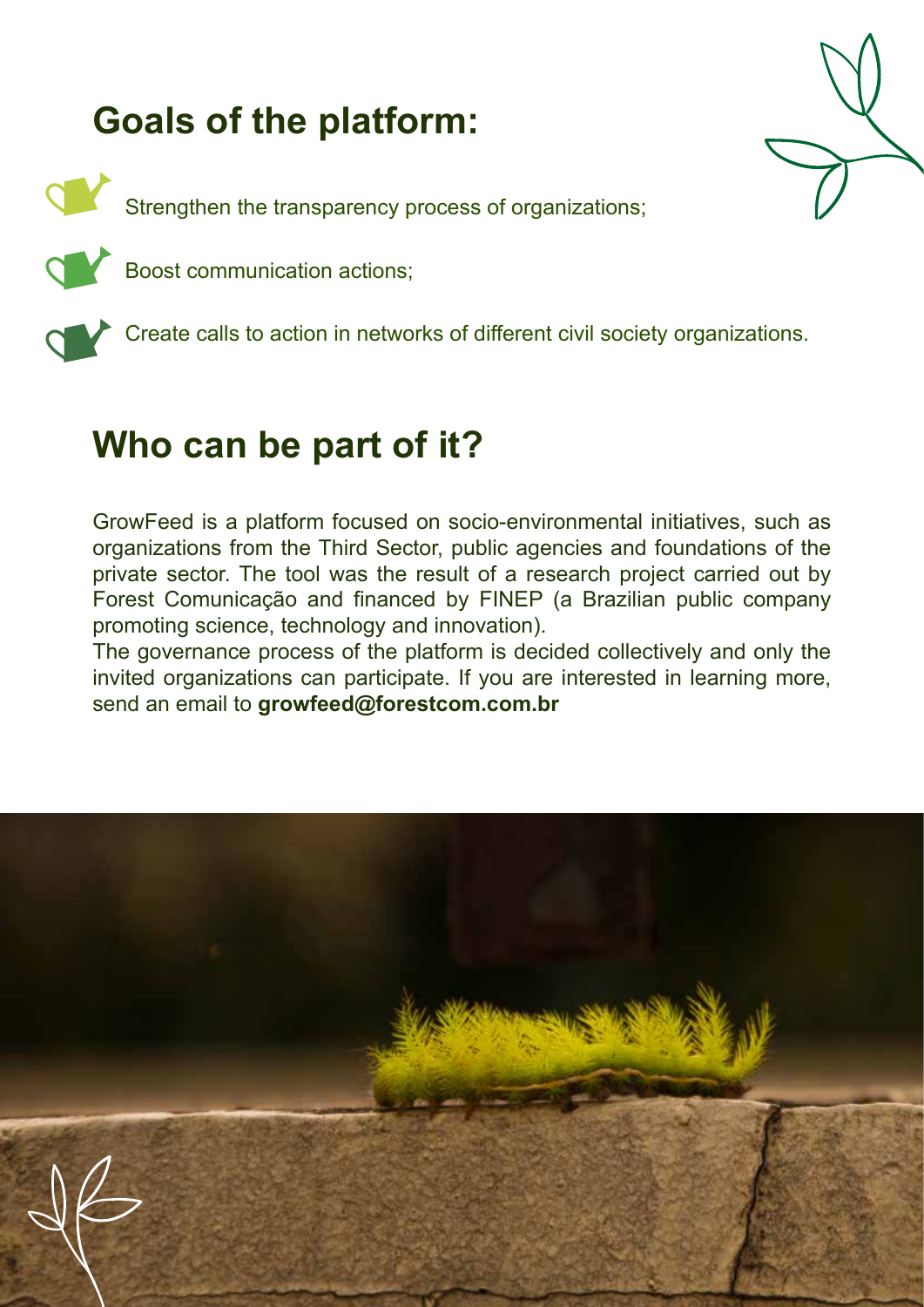# **The idealizer:**

Since 2011 Forest Comunicação has worked with social and environmental organizations to publicize projects and initiatives that drive positive change in society. The communication agency and content producer has a portfolio of more than 30 clients - including NGOs, companies, governments and municipalities and 200 services carried out in the Midwest, North and Southeast of Brazil. Forest's product mix includes social media, design, communication and press, photography and audiovisual.